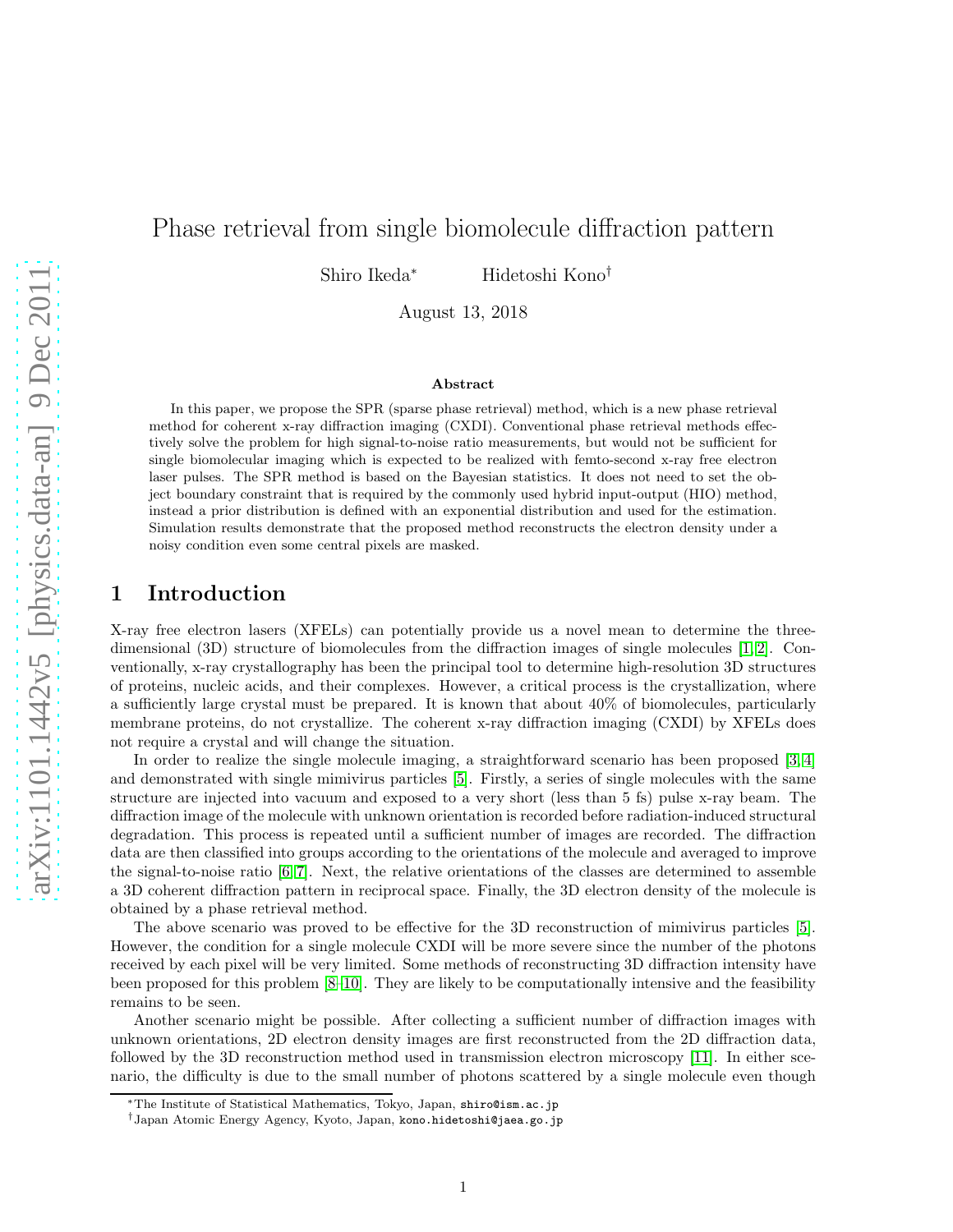x-ray beams that linac coherent light source (LCLS) has started to commission give us illumination which is around  $10^9$  times brighter ( $\sim$ 10<sup>19</sup> photons/pulse/mm<sup>2</sup> in the unfocused beam) than that of current synchrotrons [\[12\]](#page-12-1).

We propose a new method for retrieving phases of a diffraction image which will be obtained by XFELs. The method is based on the maximum a posteriori (MAP) estimation of the Bayesian statistics. The posterior distribution is computed from the likelihood and the prior. For the present problem, the Poisson distribution is appropriate for the likelihood. The prior reflects the assumption of the electron density. Since the electron density is known to have a lot of zeros, we employ the exponential distribution which encourages the MAP estimate to have a lot of zeros (this is called a sparse solution [\[13,](#page-12-2) [14\]](#page-12-3). A similar idea is employed in [\[15\]](#page-12-4)). Therefore, we call our method, sparse phase retrieval (SPR) method.

This combination is effective for the problem and is distinct from other Bayesian approaches proposed for different phase retrieval problems [\[16,](#page-12-5) [17\]](#page-12-6). Compared to the widely used hybrid input-output (HIO) method [\[18](#page-12-7)[–20\]](#page-12-8), the SPR method does not require the support region and is robust against the limited photon counts and the missing central pixels. In this paper, we focus on 2D phase retrieval problem. The resulting SPR method can be used directly for the second scenario. If 3D diffraction data are available, it is also possible to apply the SPR method. But reconstruction of 3D diffraction data from 2D images with unknown orientations is beyond the scope of the present paper.

### 2 Proposed method

### 2.1 Diffraction image and noise

We first formulate the phase retrieval problem of a single diffraction image. Let  $f(x, y) \geq 0$  be the electron density of a molecule projected onto a two-dimensional (2D) plane. The coordinate is discretized, that is,  $x, y = 1, \dots, M$ . We introduce the following notation

$$
f = \{f(x, y)\} = \{f_{xy}\} = \{f_{11}, \dots, f_{MM}\}, \quad \mathbf{F} = \{F(u, v)\} = \{F_{uv}\} = \{F_{11}, \dots, F_{MM}\},
$$

where,  $\boldsymbol{F}$  is the Fourier transform of  $\boldsymbol{f}$  defined as follows,

$$
F_{uv} = (\mathcal{F}(\boldsymbol{f}))_{uv} = \frac{1}{M} \sum_{x,y} f_{xy} \exp\left(\frac{2\pi i (ux + vy)}{M}\right).
$$
 (1)

The coefficient of the Fourier transform differs from the commonly used  $1/M^2$ . We prefer the above definition because the power of  $\bf{F}$  and  $\bf{f}$  is the same. We assume that the frame size is sufficiently larger than the molecule in the image and many components of  $f$  are zero.

In the ideal situation, each pixel of a diffraction image receives the number of photons proportional to the power spectrum  $|F_{uv}|^2$ , where  $(u, v)$  is the 2D index of the pixel. However, the XFEL measurement of a single molecule diffraction will be different because the flux of the x-ray laser is not sufficiently large. The number of the photons detected by each sensor will be small and behave stochastically.

Let  $N_{uv}$  be the number of photons detected by the sensor at  $(u, v)$ . We study the distribution of  $N_{uv}$ . The total number  $N_{all} = \sum_{uv} N_{uv}$  is a stochastic variable which follows the Poisson distribution. The expected value of  $N_{all}$  is proportional to the intensity  $I_X$  of x-ray. Assuming each  $N_{uv}$  is independent and the distribution belongs to the same family,  $N_{uv}$  also follows a Poisson distribution. Let the expected value of  $N_{uv}$  be  $S_{uv}$  and the distribution of  $N_{uv}$  becomes

$$
p(N_{uv}|S_{uv}) = \frac{S_{uv}^{N_{uv}} \exp(-S_{uv})}{N_{uv}!}.
$$

We only consider this counting process and do not consider other observation noise. Approximately,  $S_{uv}$ is denoted as  $S_{uv} = \alpha |F_{uv}|^2 \cos^3 \theta$ , where  $\alpha$  is a positive constant and  $\theta$  is the scattering angle (see Fig. [1\)](#page-2-0). Because  $\theta$  is a function of u and v, we further rewrite it as  $\alpha |F_{uv}|^2 c_{uv}$ , where  $c_{uv} = c(u, v) = \cos^3 \theta$ .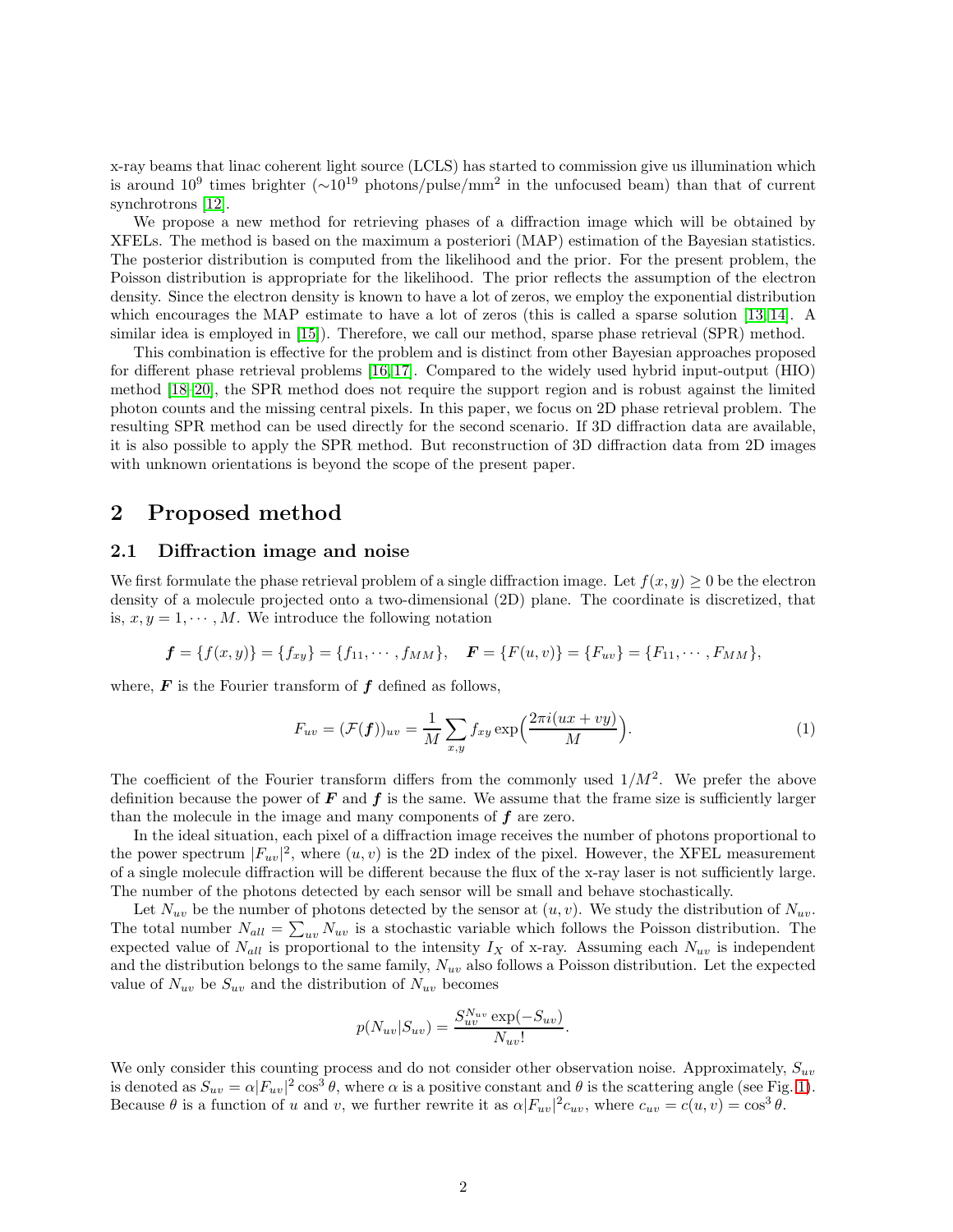

<span id="page-2-0"></span>Figure 1: A schematic picture of the single biomolecular diffraction imaging with XFEL.

The Fourier transform, F, is a linear function of f, and the probability of N, where  $N = \{N_{uv}\}$  $\{N_{11}, \cdots, N_{MM}\}\$ , is denoted as follows

<span id="page-2-1"></span>
$$
p(\mathbf{N}|\mathbf{f}) = \prod_{uv} \frac{(|F_{uv}|^2 c_{uv})^{N_{uv}} \exp(-|F_{uv}|^2 c_{uv})}{N_{uv}!}.
$$
 (2)

Note that the scaling of  $|F_{uv}|^2$  cannot be determined only from the observed scattering pattern and  $\alpha$  is set to 1. This scaling indeterminacy is ignored here. It would be recovered from other knowledge, such as the total energy.

In the following, we consider the density reconstruction as an estimation of  $f$ . Commonly used estimate is the maximum likelihood estimate (MLE) which maximizes  $p(N|f)$ . The likelihood in Eq.[\(2\)](#page-2-1) is maximized by setting  $|F_{uv}|^2 = N_{uv}/c_{uv}$ , but this is not sufficient for the estimation of f because the phase is lost. Some additional information is needed.

### 2.2 SPR method

Instead of the MLE, the MAP estimate of the Bayesian statistics is used for the SPR method. The MAP estimate maximizes the posterior distribution, where the posterior distribution is defined as the product of the likelihood function and the prior distribution. Similar framework has been proposed for different phase retrieval problems [\[16,](#page-12-5) [17\]](#page-12-6).

The likelihood function is defined as a Poisson distribution as in Eq.[\(2\)](#page-2-1) and we discuss the prior distribution in this subsection. For a 2D image of a single molecule diffraction, it is natural to assume that the electron density is high in the central part and becomes zero in the peripheral part. But we do not know which pixel is zero. The prior should reflect this knowledge.

It is known that the prior distribution with an exponential distribution encourages the MAP estimate to have a lot of zeros [\[13,](#page-12-2) [14\]](#page-12-3) and we use this for the SPR method

$$
p(\mathbf{f}) = \prod_{xy} p(f_{xy}), \quad p(f_{xy}) = \rho_{xy} \exp(-\rho_{xy} f_{xy}), \qquad f_{xy} \ge 0, \quad \rho_{xy} \ge 0,
$$

where each  $f_{xy}$  is assumed to be independent. The hyperparameter  $\rho_{xy}$  reflects the prior belief of  $f_{xy} = 0$ . Larger the value of  $\rho_{xy}$ , stronger the belief. In order to reflect the prior knowledge, we define the following one parameter function  $\rho(\mu)_{xy}$ 

$$
\rho(\mu)_{xy} = \mu w_{xy}, \quad w_{xy} = a \left\{ \left( x - \frac{1+M}{2} \right)^2 + \left( y - \frac{1+M}{2} \right)^2 \right\} + b. \tag{3}
$$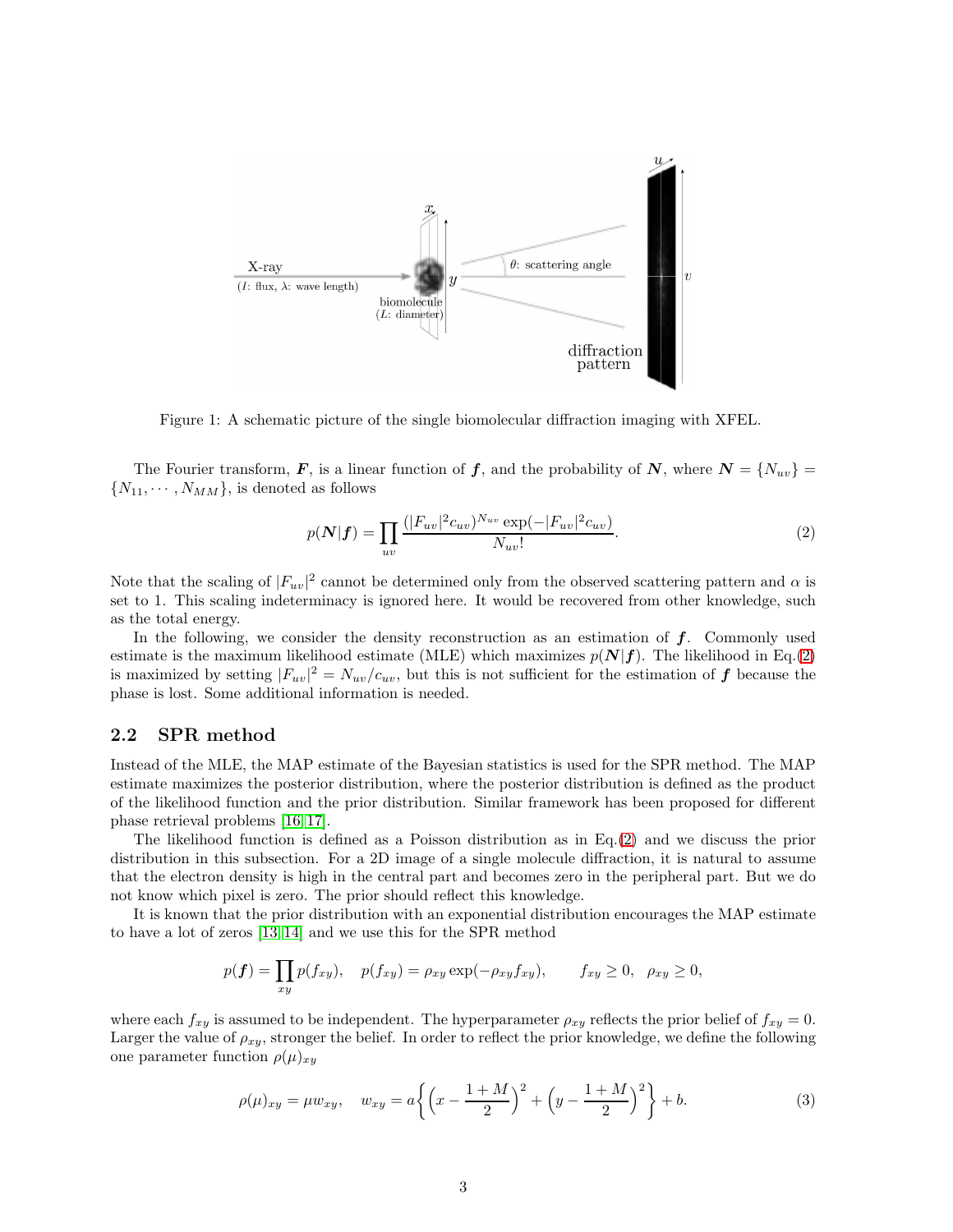

<span id="page-3-0"></span>Figure 2: The 3D plot of  $w_{xy}$ . This reflects the prior knowledge of the electron density.

The two parameters a and b were adjusted to make  $w_{xy}$  equal to 0 at the center and 1 at the corners (see Fig. [2\)](#page-3-0) and  $\mu$  adjusts the overall strength of the prior. We have employed a parabolic function, but if there is any prior knowledge,  $\rho(\mu)_{xy}$  should reflect it.

The posterior distribution of  $f$  observing  $N$  has the following relation,

$$
p(\boldsymbol{f}|\boldsymbol{N}) \propto p(\boldsymbol{N}|\boldsymbol{f})p(\boldsymbol{f}).
$$

It is convenient to take the logarithm of  $p(f|N)$  in order to compute the MAP estimate. By taking the logarithm and collecting terms related to  $f$ , the following function is obtained

<span id="page-3-1"></span>
$$
\ell_{\mu}(\mathbf{f}|\mathbf{N}) = \sum_{uv} (N_{uv} \ln |F_{uv}|^2 - |F_{uv}|^2 c_{uv}) - \mu \sum_{xy} w_{xy} f_{xy}.
$$
 (4)

The first summation corresponds to the likelihood with the Poisson distribution (similar idea is used in [\[16\]](#page-12-5)), the second summation represents the prior with the exponential distribution, and  $\mu$  controls the balance between two terms. This combination is the key idea of the proposed method. The SPR method is summarized as follows.

maximize 
$$
\ell_{\mu}(\mathbf{f}|\mathbf{N})
$$
 subject to  $f_{xy} \ge 0$   $(1 \le x, y \le M).$  (5)

We start with a large  $\mu$  and decrease it. The MAP estimate is computed for each  $\mu$ , and the best value of  $\mu$  is selected according to some criterion. This issue will be discussed later.

We note that our formulation is related to the compressed sensing (CS) [\[21\]](#page-12-9), and the idea of CS has been applied to the phase retrieval problem [\[15\]](#page-12-4). Our approach is different from the work since the Poisson likelihood is included.

### 2.3 Algorithm

A gradient based algorithm is used to compute the MAP estimate. The algorithm is shown below starting with the following relation,

$$
\frac{\partial |F_{uv}|^2}{\partial f_{xy}} = \frac{2}{M} \text{Re}\bigg(F_{uv} \exp\bigg(-\frac{2\pi i (ux + vy)}{M}\bigg)\bigg).
$$

By defining the inverse Fourier transform as

$$
(\mathcal{F}^{-1}(\boldsymbol{F}))_{xy} = \frac{1}{M} \sum_{uv} F_{uv} \exp\left(-\frac{2\pi i (ux + vy)}{M}\right),
$$

the derivative of  $\ell_{\mu}(\boldsymbol{f}|\boldsymbol{N})$  becomes

$$
\frac{\partial \ell_{\mu}(\mathbf{f}|\mathbf{N})}{\partial f_{xy}} = 2\mathrm{Re}(\mathcal{F}^{-1}(\mathbf{g}(\mathbf{F};\mathbf{N})))_{xy} - \mu w_{xy},
$$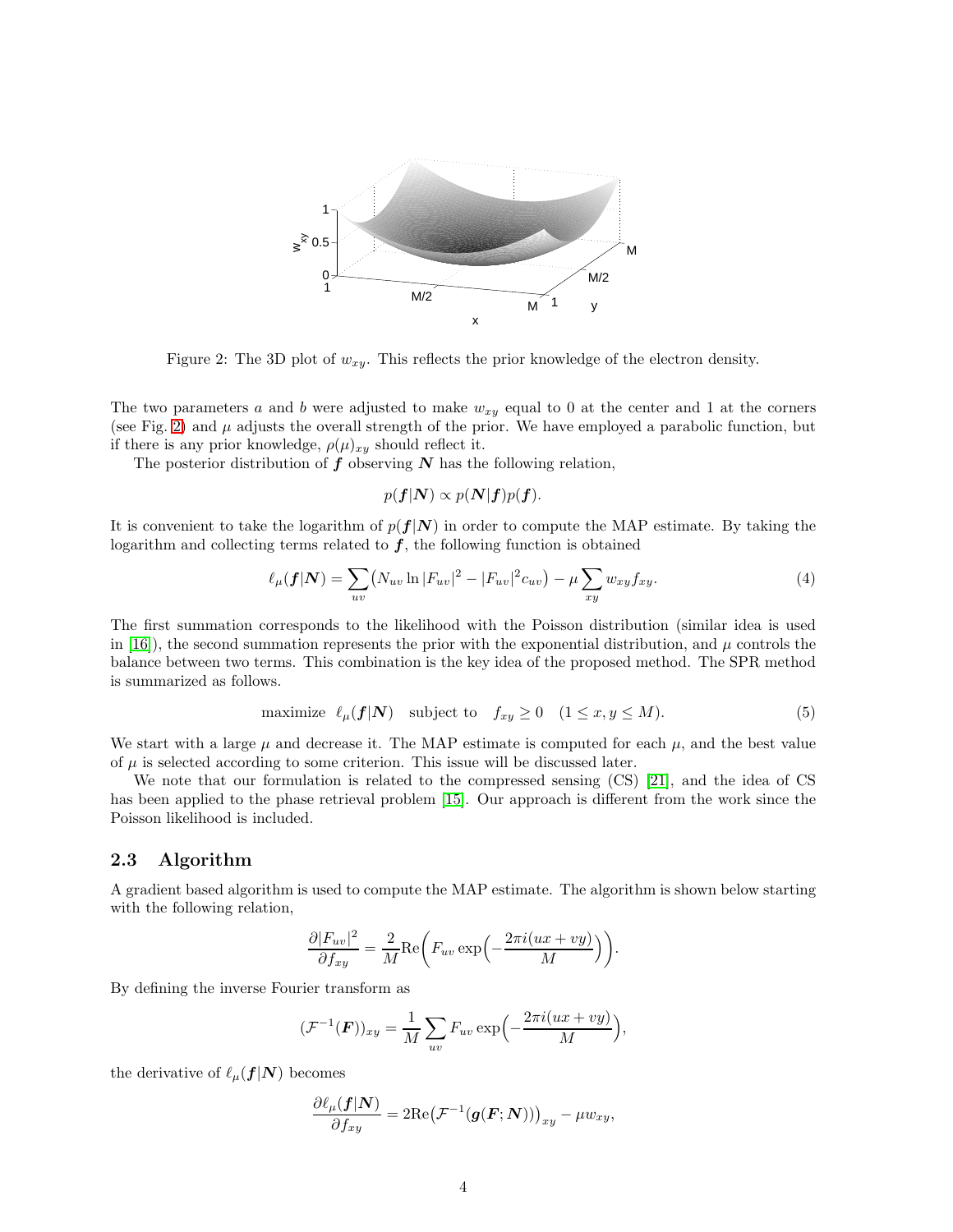where  $g(F; N) = \{g_{uv}(F_{uv}; N_{uv})\}$  and

$$
g_{uv}(F_{uv}; N_{uv}) = \left(\frac{N_{uv}}{|F_{uv}|^2} - c_{uv}\right)F_{uv}.
$$

In order to compute the derivative of  $\ell_{\mu}(\bm{f}|\bm{N}), \bm{\mathcal{F}}$  is applied to  $\bm{f}$ , then  $\bm{\mathcal{F}}^{-1}$  is applied to  $\bm{g}(\bm{F};\bm{N})$ . Thus, the computational cost is similar to the HIO method [\[19\]](#page-12-10).

We employed a naïve iterative updating rule for the MAP estimate of  $f_{xy}$ ,  $x, y = 1, \dots, M$ .

$$
f_{xy}^{t+1} = \max\Big(0, \ f_{xy}^t + \eta_t \frac{\partial \ell_\mu(f^t|N)}{\partial f_{xy}^t}\Big),\tag{6}
$$

<span id="page-4-0"></span>,

where t is the iteration number. The "max" operation keeps  $f_{xy}$  nonnegative. The positive variable  $\eta_t$ controls the step size and a simple line search of  $\eta_t$  accelerated the convergence largely.

The initial value is generally important for gradient based algorithms. But for the SPR method, the influence is effectively reduced by controlling  $\mu$ . The MAP estimate is first computed for a large  $\mu$  and then for smaller  $\mu$ 's successively. For a very large  $\mu$ , most components of the optimal f are 0 and the influence of the initial value is negligible. The MAP estimate is then used for the initial value of a slightly smaller  $\mu$ , which is a good starting point in general.

#### 2.4 HIO method and Bayesian framework

In this subsection, we discuss the relation between the widely used HIO method and the SPR method.

The HIO method [\[18](#page-12-7)[–20\]](#page-12-8) exploits the knowledge that the positive density is localized in a small support region. Let us define the support region  $\gamma$ , and the method is written as follows,

minimize 
$$
\sum_{uv} (|F_{uv}|c_{uv}^{1/2} - N_{uv}^{1/2})^2
$$
, subject to  $f_{xy} \ge 0$ ,  $(x, y) \in \gamma$  and  $f_{xy} = 0$ ,  $(x, y) \notin \gamma$ . (7)

This problem can be formulated as the MAP estimation problem by setting the Gaussian likelihood function and the uniform prior distribution, that is,

$$
p_G(\mathbf{N}|\mathbf{f}) = \frac{1}{(2\pi\sigma^2)^{M^2/2}} \exp\left(-\frac{1}{2\sigma^2} \sum_{uv} (|F_{uv}|c_{uv}^{1/2} - N_{uv}^{1/2})^2\right), \quad \tilde{p}_u(f_{xy}) = \begin{cases} C, & (x, y) \in \gamma \\ 0, & (x, y) \notin \gamma \end{cases}
$$

where C is a positive number. If  $f_{xy}$  is unbounded, above  $\tilde{p}_u(f_{xy})$  is improper. The MAP estimate is computed by solving Eq.[\(7\)](#page-4-0).

Formally, the difference between the HIO method and the SPR method is the likelihood and the prior. But more importantly, the proposed SPR method does not require the support region. In the SPR method, a lot of components of the estimated electron density  $f$  become 0 automatically.

### 3 Numerical Experiment

### 3.1 Simulated data

The SPR method was tested with simulated diffraction data. The electron density of lysozyme, a 14 kD protein, was projected onto a 2D plane. The projected density was then Fourier transformed into reciprocal space  $(u, v)$  to simulate a diffraction image. The density and the ideal diffraction image are shown in Figs. [3a](#page-5-0) and [3b](#page-5-0), respectively.

Experimental diffraction images were simulated by converting the diffraction intensity into the number of photons per effective pixel  $(\lambda/\sigma L)^2$  according to the Poisson distribution with the mean,  $S_{uv}$ , defined as follows,

$$
S_{uv} = \alpha |F_{uv}|^2 c_{uv} = Ir_c^2 \left(\frac{\lambda}{\sigma L}\right)^2 |F_{uv}|^2 c_{uv}.
$$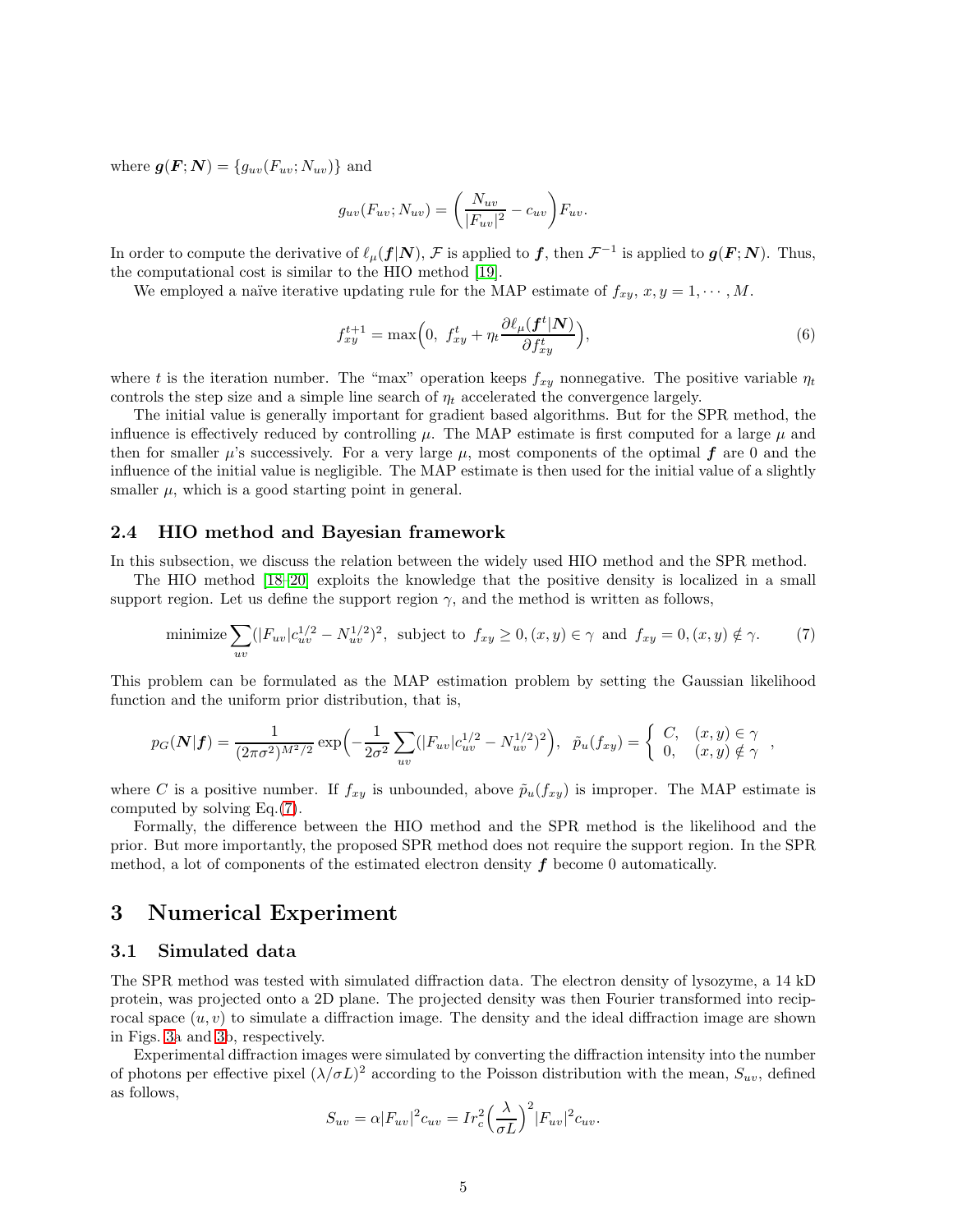

(a) 2D electron density of a lysozyme protein.



(b) A noiseless diffraction image with x-ray fluxes  $I = 5.0 \times 10^{22}$ . The scale of the image is proportional to  $\log(S_{uv} + 1)$ .

(c) Simulated diffraction image with x-ray fluxes  $I = 5.0 \times 10^{21}$ . The total number of photons is 4630. The scale of the image is proportional to  $log(N_{uv} + 1)$ .



8

(d) Simulated diffraction image with x-ray fluxes  $I = 1.0 \times 10^{21}$ . The total number of photons is 957. The scale of the image is proportional to  $\log(N_{uv} + 1)$ .

<span id="page-5-0"></span>Figure 3: Simulated 2D electron density (a), the diffraction image without noise (b), and simulated diffraction patterns (c,d) of a lysozyme protein are shown. Each image is 308×308 pixels. The spatial frequency of the diffraction patterns is  $0.0812 \text{ nm}^{-1}$  and the unit of the x-ray fluxes I is photons/pulse/mm<sup>2</sup>.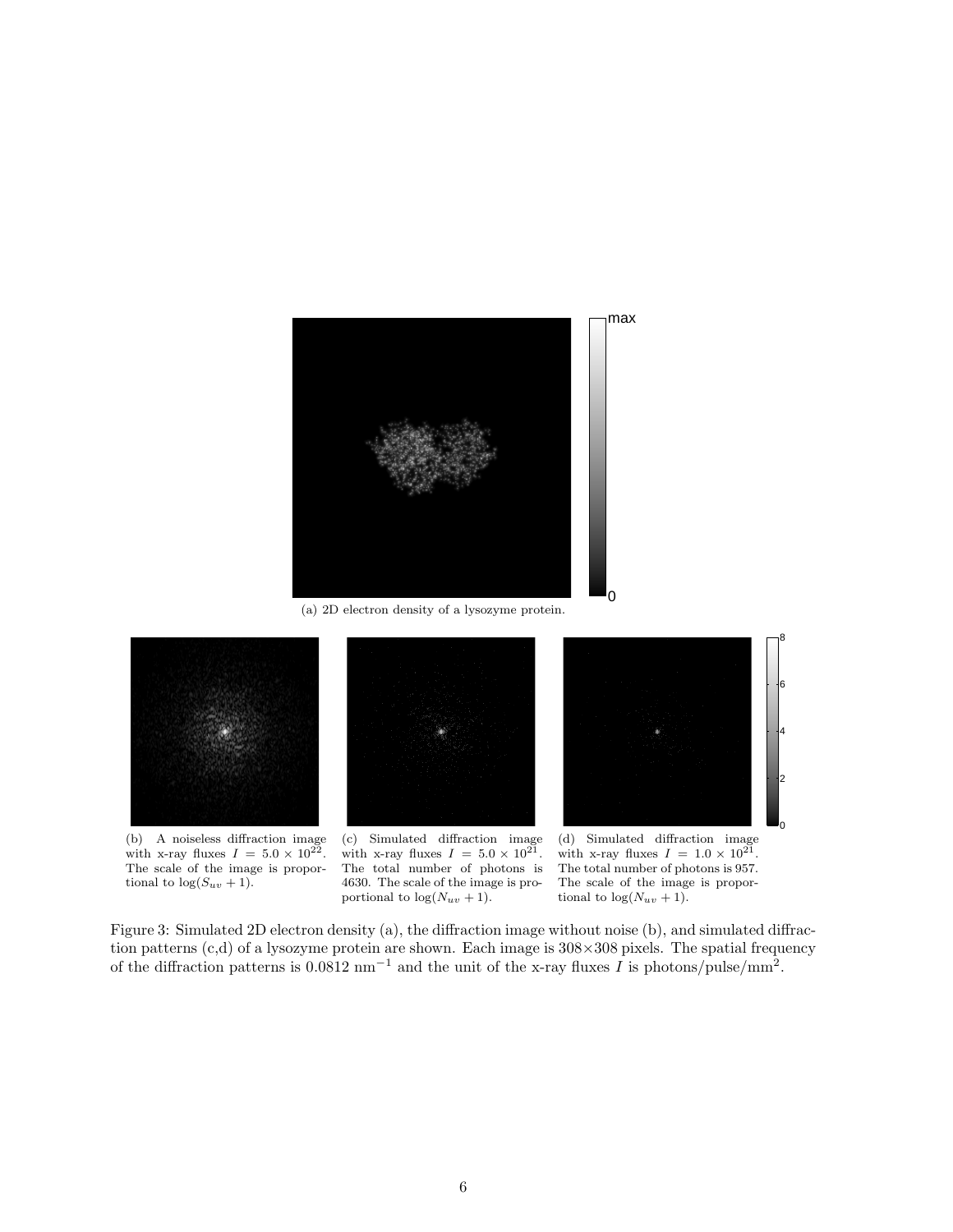Here, I is the incident x-ray flux (photons/pulse/mm<sup>2</sup>),  $r_c$  is the classical electron radius  $(2.82\times10^{-12}$  mm),  $\lambda$  is the x-ray wave length (0.1 nm),  $\sigma$  is the oversampling ratio per one dimension (2), and L is the molecule diameter (6.16 nm) (see Fig. [1\)](#page-2-0). The Ewald sphere curvature was ignored but this is a good approximation for small angles.

Two examples for scattered photons of x-ray fluxes with  $I = 5.0 \times 10^{21}$  and  $1.0 \times 10^{21}$  photons/pulse/mm<sup>2</sup> are shown in Figs. [3c](#page-5-0) and [3d](#page-5-0), respectively. Although the fluxes in the above simulation are around 100 times larger than that of the current LCLS, the sizes of the molecules of interest are generally larger than lysozyme. When the size is around 1000 kD, the total number of photons arriving at the 2D plane will be in the similar range as Figs. [3c](#page-5-0) and [3d](#page-5-0).

### 3.2 Results



with  $\mu = 10000$ . with  $\mu = 100$ . with  $\mu = 1$ .

<span id="page-6-0"></span>Figure 4: Reconstruction of the electron density from the ideal diffraction image by the SPR method with different values of  $\mu$ .

The SPR method was applied to the data to reconstruct the density. Figure [4](#page-6-0) shows the results of the SPR method applied to the ideal diffraction image. As  $\mu$  decreases, more components become positive. The reconstructed electron density becomes similar to the true density when  $\mu = 1$ . Thus, it is important to select the best  $\mu$ . A simple strategy is to rank the results with a criterion. Many criteria have been proposed in statistics, such as, Akaike Information Criterion (AIC) and Bayesian Information Criterion (BIC) [\[22\]](#page-12-11), but here we use a different one. Let  $\mathbf{f}(\mu)$  be the maximizer of  $\ell_{\mu}(\mathbf{f}|\mathbf{N})$  and the following error is used as the criterion

$$
Error_F(\mu) = \frac{\sum_{uv} (|\hat{F}(\mu)_{uv}|c_{uv}^{1/2} - N_{uv}^{1/2})^2}{\sum_{u'v'} N_{u'v'}},
$$
\n(8)

where  $\hat{F}(\mu)_{uv} = \mathcal{F}(\hat{f}(\mu))_{uv}$ . This error function has been widely used for the phase retrieval problem and is employed here as well in order to rank the results. Roughly speaking, the error decreases as  $\mu$  shrinks since it controls the balance between the prior and the likelihood. But the error does not necessarily decrease monotonically because the log posterior in Eq. [\(4\)](#page-3-1) is different from the error. Thus, we choose the  $\mu$  which minimizes  $Error_F(\mu)$ .

Figure [5](#page-7-0) shows the  $Error_F(\mu)$  for diffraction images in Fig. [3.](#page-5-0) The value of  $\mu$  was varied from  $1 \times 10^4$ to 1×10<sup>-4</sup>. Note that although the horizontal axis of Fig. [5](#page-7-0) increases from left to right, the value of  $\mu$ was decreased in the experiments. The best  $\mu$  was selected for each diffraction image by  $Error_F(\mu)$  and the reconstructed electron densities are shown in Figs. [6a](#page-7-1), [6b](#page-7-1), and [6c](#page-7-1).

We also applied the HIO method for the data. The central square  $(154 \times 154 \text{ pixels})$  was set as the support region. The method has a problem with convergence, and we stopped the iteration loop when the incremental difference of the estimated density becomes small enough. Figure [7](#page-7-2) shows the reconstructions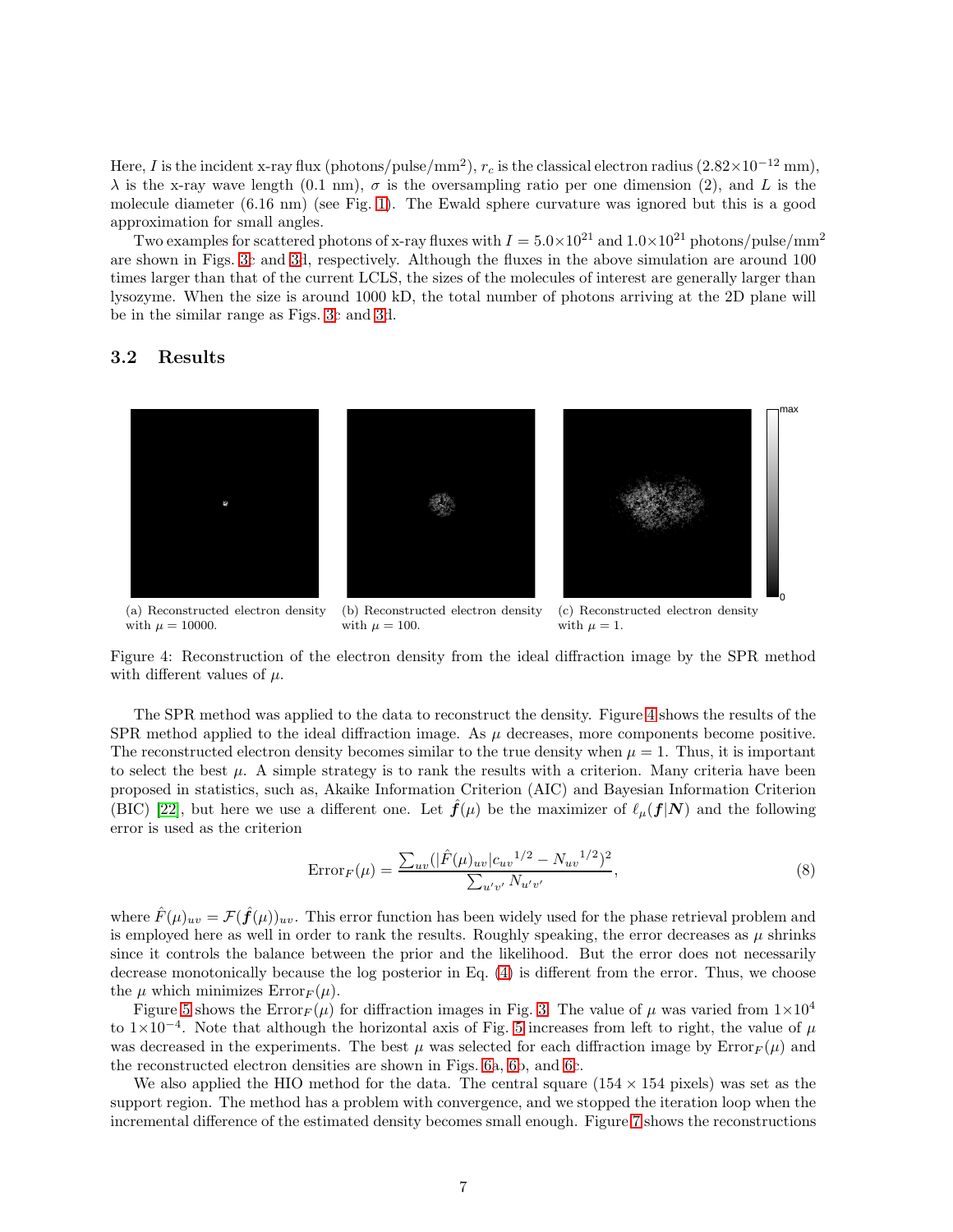

<span id="page-7-0"></span>Figure 5: The values of  $Error_F(\mu)$  for simulated diffraction images in Fig. [3.](#page-5-0) The black circle and triangles on the curves correspond to the reconstructed density images of Figs. [6.](#page-7-1)



(a) Reconstruction from diffraction image Fig.2b by the SPR method<br>with  $\mu = 0.001$ . Error<sub>F</sub> is with  $\mu$  =  $1.60\times10^{-3}$ .

(b) Reconstruction from diffraction image Fig.2c by the SPR method with  $\mu = 0.1$ . Error<sub>F</sub> is 0.209.

(c) Reconstruction from diffraction image Fig.2d by the SPR method with  $\mu = 0.05$ . Error<sub>F</sub> is 0.277.

<span id="page-7-1"></span>Figure 6: Reconstruction of the 2D electron density by the SPR method.



(a) Reconstruction from diffraction image Fig.2b by the HIO method. Error<sub>F</sub> is  $3.30 \times 10^{-3}$ .

(b) Reconstruction from diffraction image Fig.2c by the HIO method.  $\mathrm{Error}_F$  is 0.220.

(c) Reconstruction from diffraction image Fig.2d by the HIO method.  $\mathrm{Error}_F$  is 0.291.

<span id="page-7-2"></span>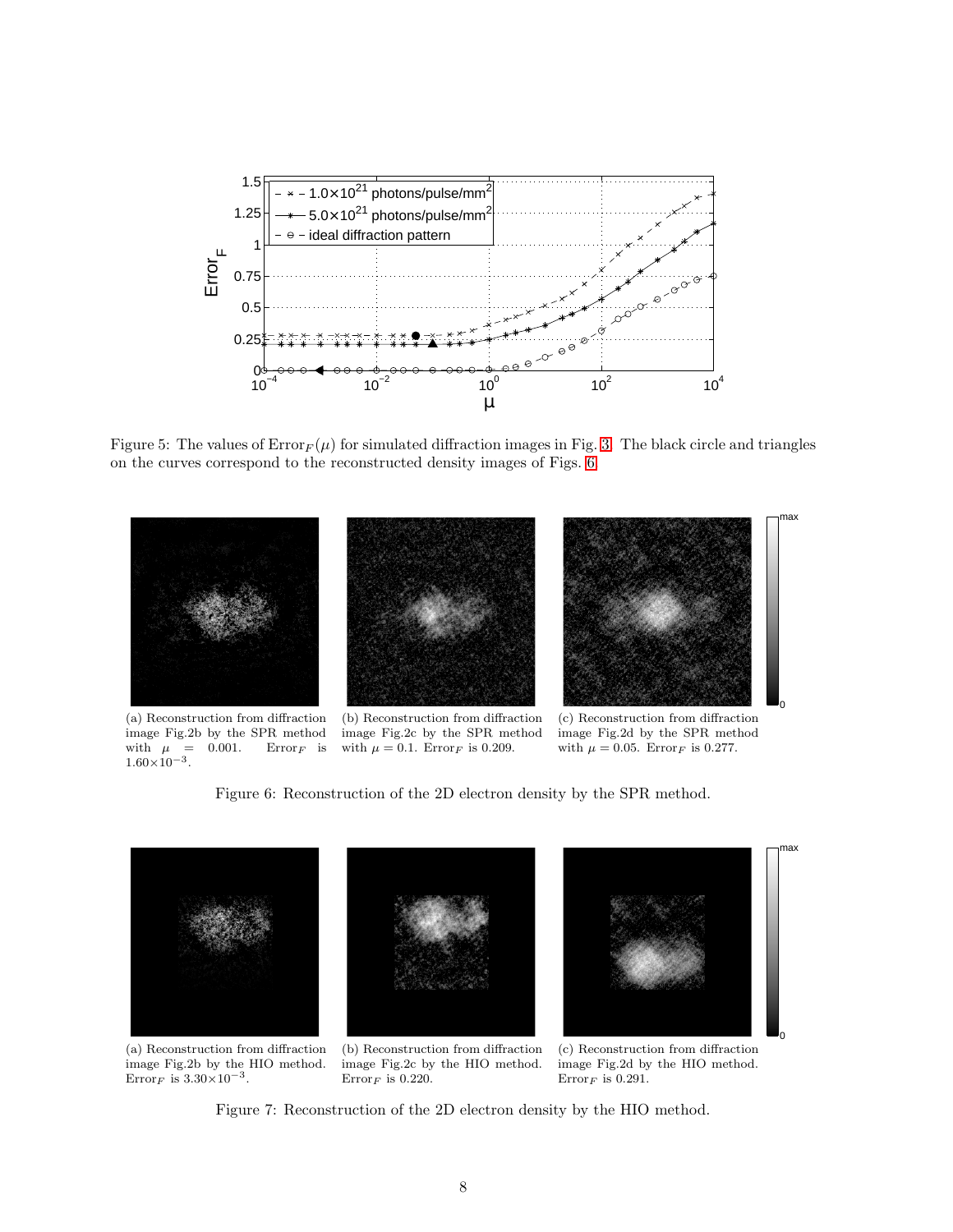

<span id="page-8-0"></span>Figure 8: The values of  $Error_F(\mu)$  for simulated diffraction images in Fig. [3](#page-5-0) without the central pixel. The black circle and triangles on the curves correspond to the reconstructed density images of Fig. [9.](#page-9-0)

obtained by the HIO method for the diffraction images in Fig. [3.](#page-5-0) The reconstructed electron densities are similar to Fig. [6,](#page-7-1) but the SPR method obtained better  $Error_F(\mu)$  for all of the diffraction images.

We note the computational time of the SPR method. The method was implemented with C and run on a desktop machine with an Intel Xeon X5570 (2.93 GHz 4 cores). The optimal electron density was computed for all the values of  $\mu$ 's (33 different values of  $\mu$ ) within 10 minutes.

#### 3.3 Missing centers

One of the problems of the phase retrieval from diffraction images is missing centers. The intensities around the center cannot be measured experimentally because the scattered beam is superimposed by the direct beam around the center and a beam stop is used to block the direct beam.

The SPR method can be applied to the case easily by modifying eq. [\(4\)](#page-3-1) as follows,

$$
\ell_{\mu}(\mathbf{f}|\mathbf{N}) = \sum_{uv \in \alpha} (N_{uv} \ln |F_{uv}|^2 - |F_{uv}|^2 c_{uv}) - \mu \sum_{xy} w_{xy} f_{xy}, \qquad (9)
$$

where  $\alpha$  is the active pixel set where the central pixels are excluded. The error function is also modified as

$$
Error_F(\mu) = \frac{\sum_{uv \in \alpha} (|\hat{F}(\mu)_{uv}|c_{uv}^{1/2} - N_{uv}^{1/2})^2}{\sum_{u'v' \in \alpha} N_{u'v'}}.
$$
\n(10)

Firstly, we masked the central pixel from each diffraction image in Fig. [3](#page-5-0) and applied the SPR method. By masking the central pixel, Fig. [3b](#page-5-0) lost around 5.7% of the photons, Fig. [3c](#page-5-0) lost 294 out of 4630 photons and Fig. [3d](#page-5-0) lost 56 out of 957 photons. Figure [8](#page-8-0) shows the errors. Note that the error values are better than those in Fig. [5,](#page-7-0) but it does not mean the reconstructed densities in Fig. [9](#page-9-0) are better than those in Fig. [6,](#page-7-1) because the errors are computed only for the active pixel set. Figure [10](#page-9-1) shows the results of the HIO method. Since the central pixel corresponds to a scaling factor of the electron density of the protein, the reconstructed images are quite similar to those reconstructed from the complete diffraction images. We see that the error values of the SPR method are better than those of the HIO method.

Next, we further masked the central  $3 \times 3$  pixels from each diffraction image and applied the SPR method. Note that Fig. [3b](#page-5-0) lost around 35% of the photons, Fig. [3c](#page-5-0) lost 1595 out of 4630 photons and Fig. [3d](#page-5-0) lost 312 out of 957 photons. More than 30% of the photons are lost and the results are expected to be degraded largely. Figure [11](#page-10-0) shows the errors. The reconstructed densities are shown in Fig. [12.](#page-10-1) Figure [13](#page-10-2) shows the results of HIO method. We see that the error values of the SPR method are better and the reconstructed results are more stable than the HIO results. It is worth noting that the SPR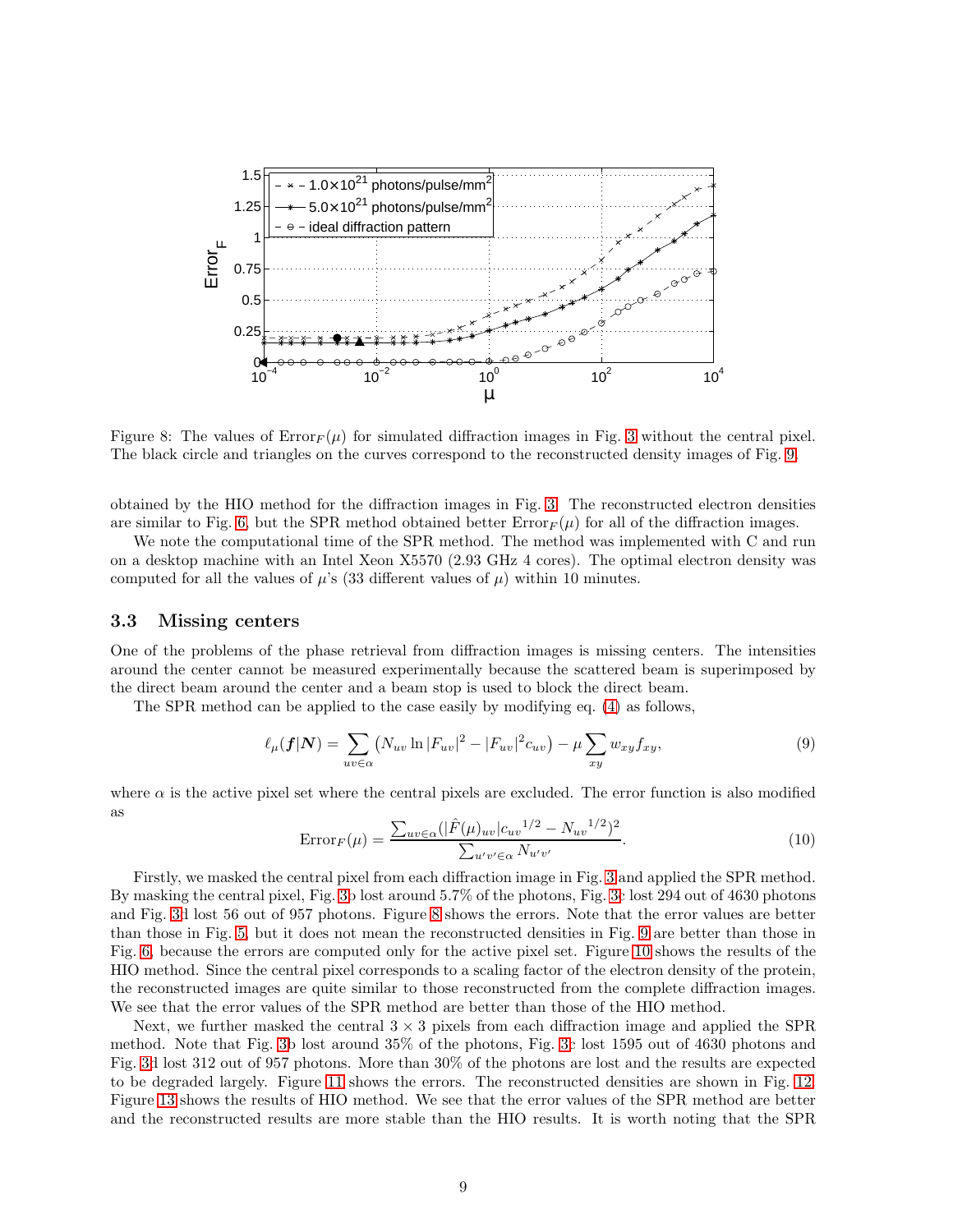

image Fig.2b without the central pixel by the SPR method with  $\mu =$ 0.0001. Error<sub>F</sub> is  $1.78 \times 10^{-6}$ .

(b) Reconstruction from diffraction image Fig.2c without the central pixel by the SPR method with  $\mu =$ 0.002. Error<sub>F</sub> is 0.156.

image Fig.2d without the central pixel by the SPR method with  $\mu =$ 0.005. Error<sub>F</sub> is 0.195.

<span id="page-9-0"></span>Figure 9: Reconstruction of the 2D electron density by the SPR method.



(a) Reconstruction from diffraction image Fig.2b without the central pixel by the HIO method.  $Error_F$  $\frac{1}{1}$  is 1.01×10<sup>-2</sup>.

(b) Reconstruction from diffraction image Fig.2c without the central pixel by the HIO method.  $Error_F$ is 0.245.

(c) Reconstruction from diffraction image Fig.2d without the central pixel by the HIO method.  $Error_F$ is 0.318.

<span id="page-9-1"></span>Figure 10: Reconstruction of the 2D electron density by the HIO method.

method worked well even if the central  $5\times 5$  pixels, a half area of the centrospeckle pattern, were masked. In that condition, 54.4 % of the total photons are lost.

# 4 Discussion

We have proposed a new phase retrieval method. The SPR method is based on the MAP estimation of the Bayesian statistics, it will be effective for single molecule diffraction images which will be obtained by XFELs.

From a Bayesian viewpoint, the difference between other phase retrieval methods including the HIO method and the SPR method is summarized in the likelihood and the prior. Many methods use the squared loss, which corresponds to a Gaussian likelihood, while the present method employs a Poisson distribution. This is suitable for CXDI data because the number of the scattered photons detected at each pixel is a counting process. Similar idea has been found in a related work [\[16\]](#page-12-5). The prior in HIO method corresponds to a uniform distribution with a bounded support, while the proposed method uses the exponential distribution. Similar prior has been widely used in statistics [\[13\]](#page-12-2). This combination shows a new promising direction for phase retrieval.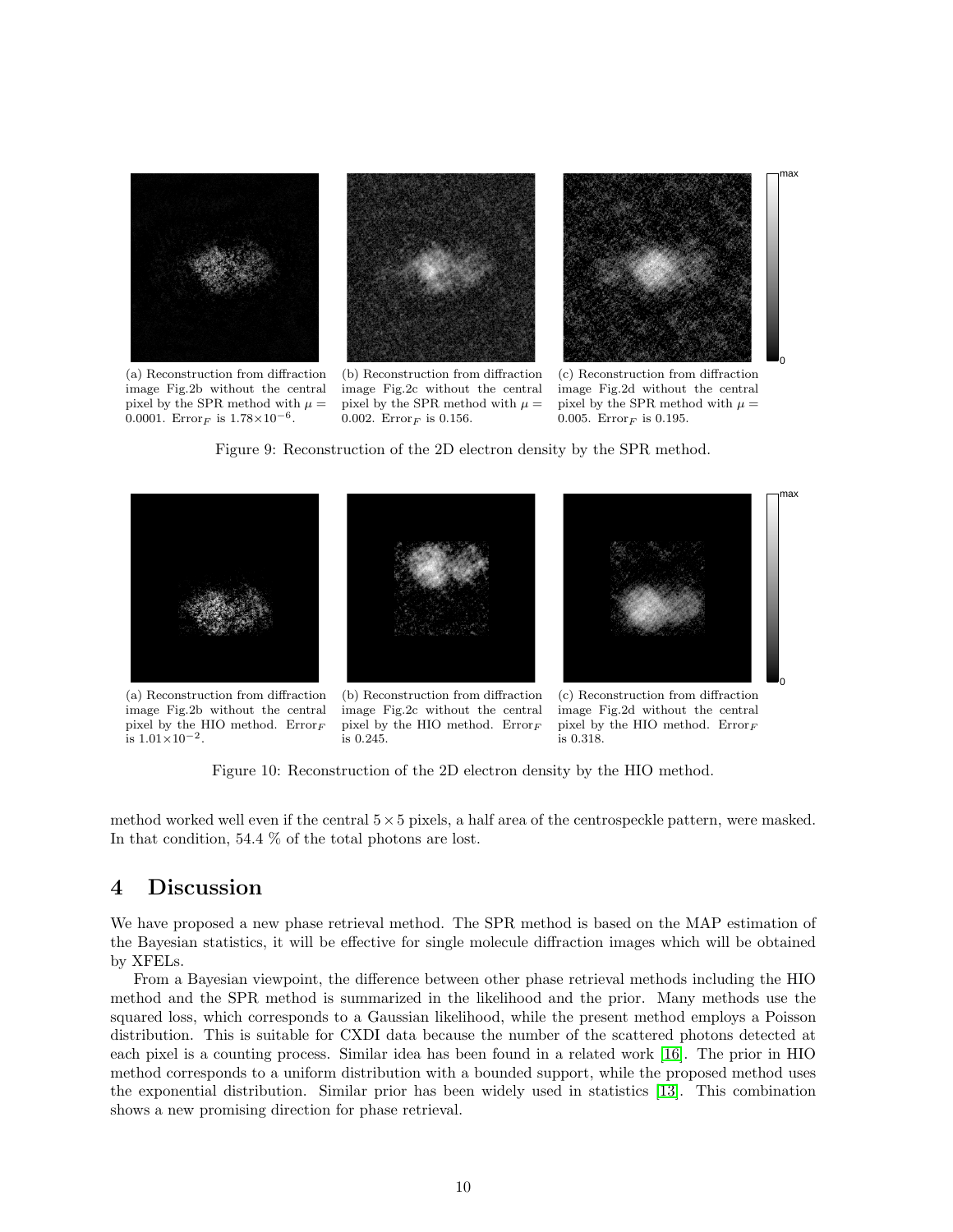

<span id="page-10-0"></span>Figure 11: The values of  $Error_F(\mu)$  for simulated diffraction images in Fig. [3](#page-5-0) without the central  $3 \times 3$ pixels. The black circle and triangles on the curves correspond to the reconstructed density images of Figs. [12.](#page-10-1)



(a) Reconstruction from diffraction image Fig.2b without the central 3 × 3 pixels by the SPR method with  $\mu = 0.0001$ . Error<sub>F</sub> is  $2.34\times10^{-6}$ .

(b) Reconstruction from diffraction image Fig.2c without the central 3 × 3 pixels by the SPR method with  $\mu = 0.002$ . Error<sub>F</sub> is 0.222.

(c) Reconstruction from diffraction image Fig.2d without the central 3 × 3 pixels by the SPR method with  $\mu = 0.005$ . Error<sub>F</sub> is 0.267.

<span id="page-10-1"></span>Figure 12: Reconstruction of the 2D electron density by the SPR method.



(a) Reconstruction from diffraction image Fig.2b without the central  $3 \times 3$  pixels by the HIO method. Error<sub>F</sub> is 0.128.

(b) Reconstruction from diffraction image Fig.2c without the central  $3 \times 3$  pixels by the HIO method.  $Error_F$  is 0.487.

(c) Reconstruction from diffraction image Fig.2d without the central  $3 \times 3$  pixels by the HIO method. Error<sub>F</sub> is 0.557.

<span id="page-10-2"></span>Figure 13: Reconstruction of the 2D electron density by the HIO method.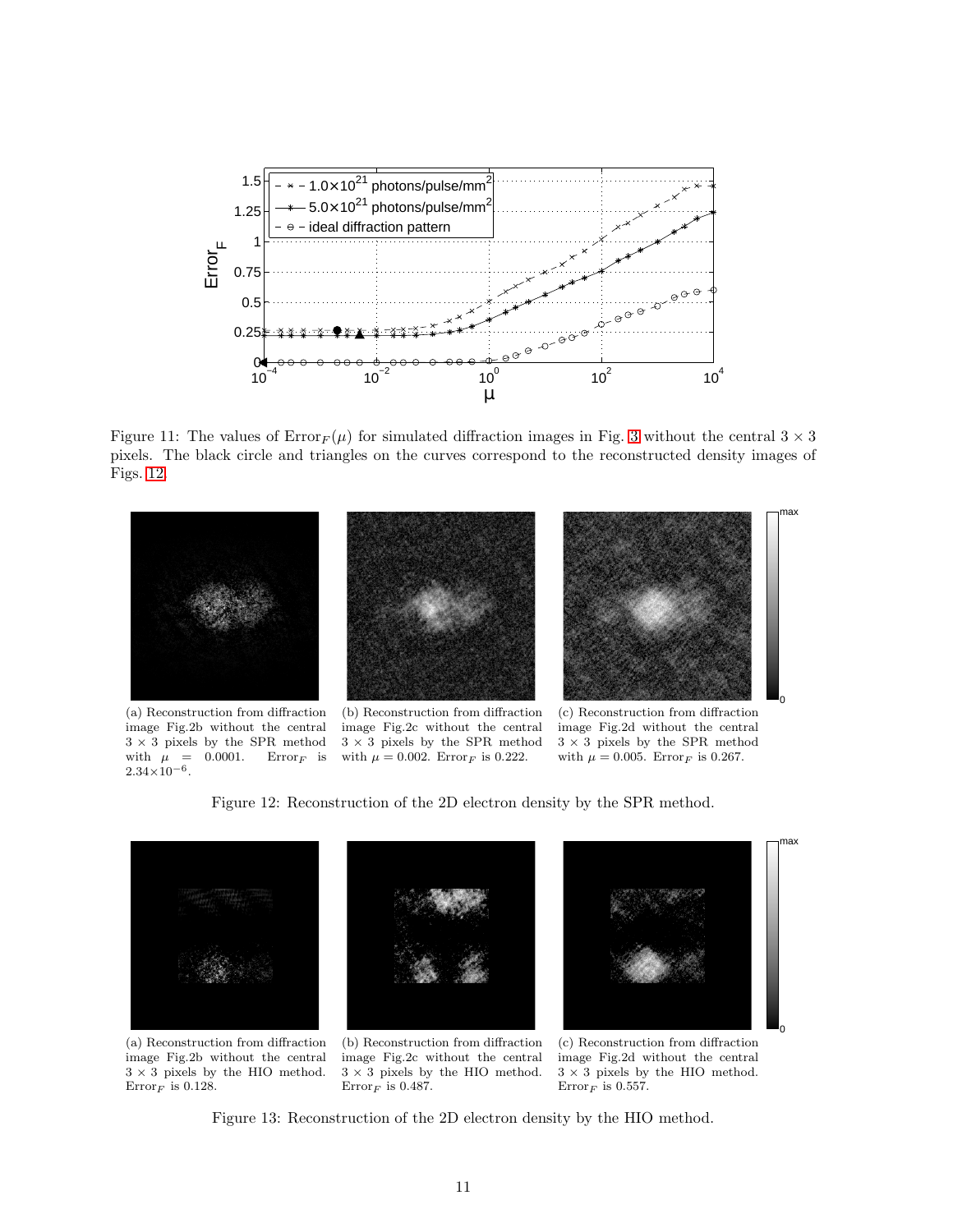The proposed method has been tested with simulated data. The electron densities are reconstructed with a reasonable computational cost, and errors of the results are smaller than the HIO method. We further tested the method with the diffraction data where some central pixels are masked. The proposed method is applied without any major modification, and the results are quite stable even some pixels are masked.

The SPR method reconstructs the density from an incomplete observation utilizing the sparsity. This idea is similar to CS [\[21\]](#page-12-9). In [\[15\]](#page-12-4), CS is applied to the phase retrieval problem, however, in our problem, the number counts are very limited, and we needed to extend the model.

Finally, we list some of our future works to improve the SPR method. One is the hyperparameter. The hyperparameter  $\rho(\mu)_{xy}$  can be modified to reflect the knowledge of the true density. This may result in a better estimate. Another issue is the algorithm. The densities for the whole sequence of  $\mu$  in Fig. [5](#page-7-0) are computed with a simple line search algorithm but advanced optimization methods may speed it up.

# Acknowledgments

We would like to thank Nobuhiro Go for fruitful discussion and Atsushi Tokuhisa for providing the electron density data. We are also grateful to Satoshi Ito for helpful discussion. This work was partly supported by X-ray Free Electron Laser Utilization Research Project of the Ministry of Education, Culture, Sports, Science and Technology of Japan.

### <span id="page-11-0"></span>References

- [1] D. Sayre. Prospects for long-wavelength X-ray microscopy and diffraction. In M. Schlenker, M. Fink, J. P. Goedgebuer, C. Malgrange, J. Ch. Vienot, and R. H. Wade, editors, *Imaging Processes and Coherence in Physics*, volume 112 of *Springer Lecture Notes in Physics*, pages 229–235. Springer, Berlin, 1980.
- <span id="page-11-1"></span>[2] K. J. Gaffney and H. N. Chapman. Imaging atomic structure and dynamics with ultrafast x-ray scattering. *Science*, 316:1444–1448, 2007.
- <span id="page-11-2"></span>[3] R. Neutze, R. Wouts, D. van der Spoel, E. Weckert, and J. Hajdu. Potential for biomolecular imaging with femtosecond X-ray pulses). *Nature*, 406:752–757, August 2000.
- <span id="page-11-4"></span><span id="page-11-3"></span>[4] G. Huldt, A. Sz˝oke, and J. Hajdu. Diffraction imaging of single particles and biomolecules. *J. Str. Biol.*, 144:219–227, 2003.
- [5] M. Marvin Seibert *et al.* Single mimivirus particles intercepted and imaged with an X-ray laser. *Nature*, 470:78–81, February 2011.
- <span id="page-11-5"></span>[6] G. Bortel and G. Faigel. Classification of continuous diffraction patterns: A numerical study. *J. Str. Biol.*, 158(1):10–18, April 2007.
- <span id="page-11-6"></span>[7] G. Bortel, G. Faigel, and M. Tegze. Classification and averaging of random orientation single macromolecular diffraction patterns at atomic resolution. *J. Str. Biol.*, 166(3):226–233, 2009.
- <span id="page-11-7"></span>[8] R. Fung, V. Shneerson, D. K. Saldin, and A. Ourmazd. Structure from fleeting illumination of faint spinning objects in flight. *Nature Physics*, 5(1):64–67, January 2009.
- [9] N.-T. D. Loh and V. Elser. Reconstructon algorithm for single-particle diffraction imaging experiments. *Physical Review E*, 80:026705, 2009.
- <span id="page-11-8"></span>[10] D. K. Saldin, V. L. Shneerson, R. Fung, and A. Ourmazd. Structure of isolated biomolecules obtained from ultrashort x-ray pulses: exploiting the symmetry of random orientations. *J. of Physics: Condensed Matter*, 21(13):134014, 2009.